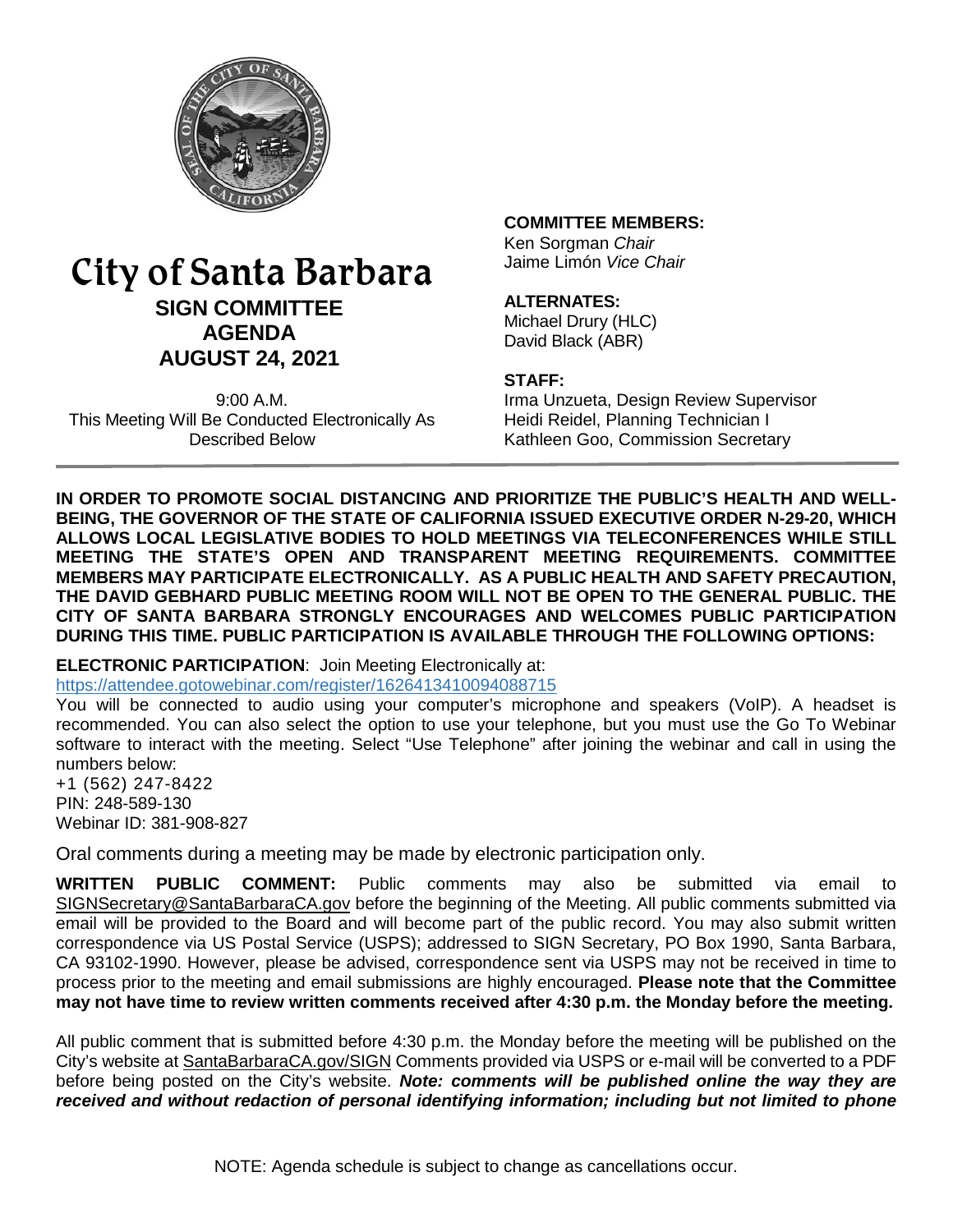### *number, home address, and email address. Only submit information that you wish to make available publicly.*

**PUBLIC COMMENT:** Public comment on matters not listed on the agenda will occur at the beginning of the meeting. Members of the public wishing to speak must "raise their hand" in the GoToWebinar platform by selecting the virtual hand icon, which is generally located on most devices in the upper right hand corner of the screen. When persons are called on to speak, their microphone will be activated and they will be notified to begin speaking. Each speaker will be given a total of 2 minutes to address the Committee. Pooling of time is not allowed during general public comment. The time allotted for general public comment at the beginning of the meeting is 30 minutes. The Committee, upon majority vote, may decline to hear a speaker on the grounds that the subject matter is beyond the Committee's subject matter jurisdiction.

**PUBLIC COMMENT ON AGENDIZED ITEMS:** Members of the public wishing to speak on a matter on the agenda must "raise their hand" in the GoToWebinar platform by selecting the virtual hand icon during the presentation of that item. The "raise hand" icon is generally located on most devices in the upper right hand corner of the screen. When persons are called on to speak, their microphone will be activated and they will be notified to begin speaking. Each speaker will be given a total of 2 minutes to address the Committee. Pooling of time is not permitted during meetings conducted electronically.

If you want to be listed as an interested party on an item you have the following options available to submit a request: 1. Submit an e-mail request to [SIGNSecretary@SantaBarbaraCA.gov,](mailto:SIGNSecretary@SantaBarbaraCA.gov) 2. Call the SIGN Secretary at (805) 564-5470, ext. 4572, or 3. Submit a written request via US Postal Service (USPS); addressed to SIGN Secretary, PO Box 1990, Santa Barbara, CA 93102-1990. **You will need to provide your Name, Email Address, Mailing Address, and the project number (PLN) you want to be added to.**

**AGENDAS, MINUTES, REPORTS, & PUBLIC RECORD WRITINGS:** Documents relating to agenda items are available for review online at [SantaBarbaraCA.gov/SIGN.](http://www.santabarbaraca.gov/SIGN) If you have any questions about the posted documents, contact Heidi Reidel, Planning Technician I, at (805) 564-5561 or email [HReidel@SantaBarbaraCA.gov.](mailto:HReidel@SantaBarbaraCA.gov) You may contact City Planning staff at (805) 564-5470 for general questions about the status of a case.

**PUBLIC HEARING PROCEDURE:** The following review steps explain the sequence that all projects must undergo during a public hearing: 1. Introduction by the Chair; 2. Staff Comments (optional); 3. Applicant Presentation; 4. Public Comment (if any); 5. Questions from the Committee/Commission; 6. Comments from the Committee/Commission; 7. Board/Commission Discussion; and 8. Board/Commission Action.

**AMERICANS WITH DISABILITIES ACT:** If you services or staff assistance to attend or participate in this meeting, contact the SIGN Secretary at (805) 564-5470, ext. 4572. If possible, notification at least 48 hours prior to the meeting will usually enable the City to make reasonable arrangements. Specialized services, such as sign language interpretation or documents in Braille, may require additional lead time to arrange.

**APPEALS:** Decisions of the Sign Committee may be referred or appealed to the Architectural Board of Review (ABR) or the Historic Landmarks Commission (HLC). Subsequent decisions of the ABR or HLC may be appealed to City Council. For further information and guidelines on how to appeal a decision to ABR or HLC, please contact Planning staff at (805) 564-5578 as soon as possible. **Appeals and associated fee must be submitted in writing,** *via email t[o PlanningCounter@SantaBarbaraCA.gov](mailto:PlanningCounter@SantaBarbaraCA.gov) and by first class mail postage prepaid* **within 10 calendar days of the meeting that the Sign Committee took action or rendered a decision. Appeals and**  associated fee post marked after the 10<sup>th</sup> calendar day will not be accepted.

**NOTE TO INTERESTED PARTIES:** Only those persons who participate through public comment either orally or in writing on an item on this Agenda have standing to appeal the decision. Grounds for appeal are limited to those issues raised either orally or in written correspondence delivered to the review body at, or prior to, the public hearing.

**STATE POLITICAL REFORM ACT SOLE PROPRIETOR ADVISORY:** State law, in certain circumstances, allows an architect, engineer, or a person in a related profession who is a "sole practitioner" to make informational presentation of drawings or submissions of an architectural, engineering, or similar nature to the same Board on which he or she is seated, if the practitioner does not advocate for the project.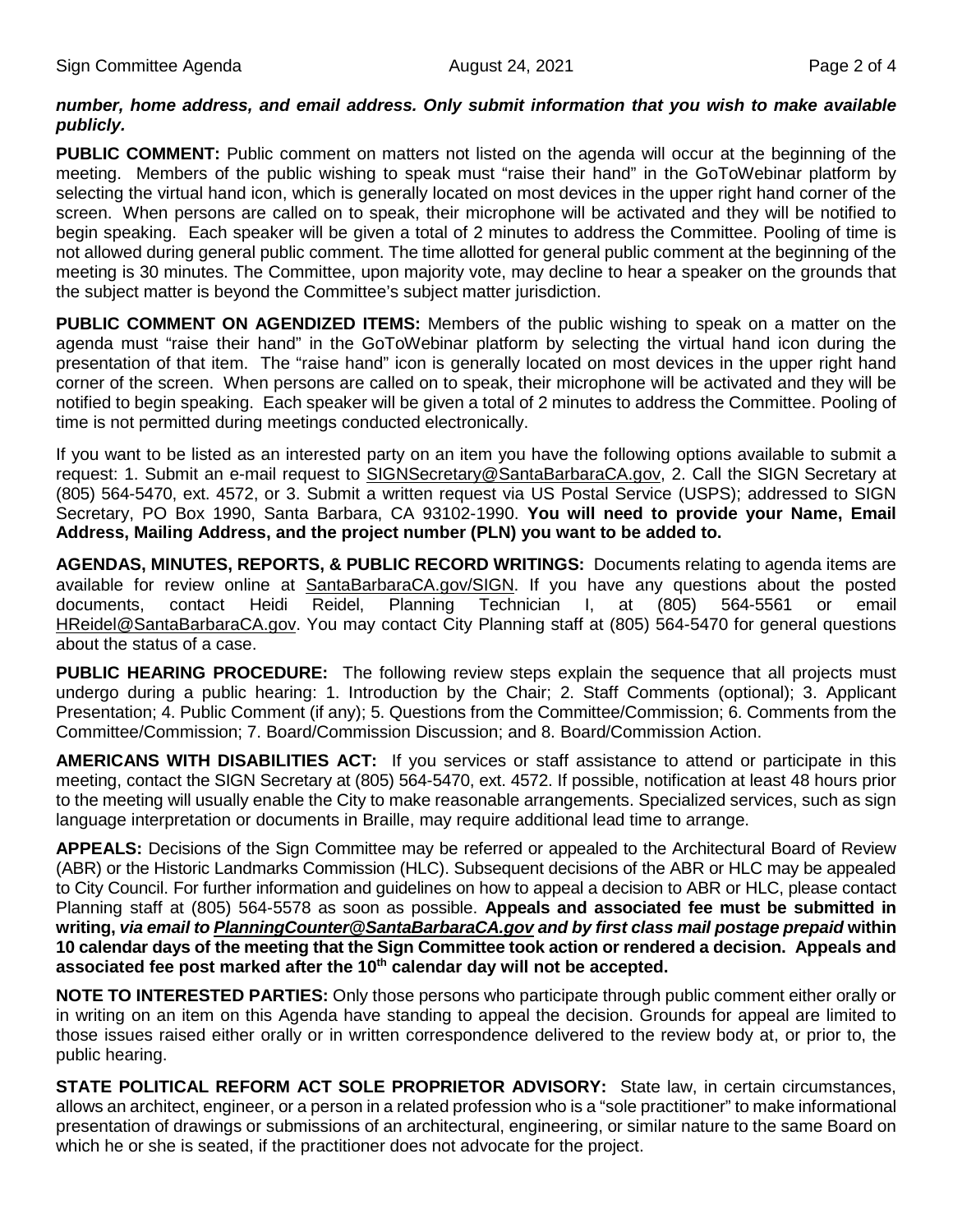**LICENSING ADVISORY:** The Business and Professions Code of the State of California and the Municipal Code of the City of Santa Barbara restrict preparation of plans for certain project types to licensed professionals. See SIGN Guidelines 2.1.2A and 3.1.2C for specific information.

**NOTICE:** On Thursday, August 19, 2021, this Agenda was posted on the outdoor bulletin board at the Community Development Department, 630 Garden Street and online at [SantaBarbaraCA.gov/Sign.](http://www.santabarbaraca.gov/Sign)

### **PLEASE BE ADVISED**

Items are reviewed in a sequential manner as listed on the agenda. The applicant's presence is required, and applicants are advised to arrive at the beginning of the meeting. If applicants are not present when the item is announced, the item will be moved to the end of the agenda if time allows. If an applicant is not present for the duration of the meeting, the item may be postponed indefinitely. If an applicant is unable to attend, notification must occur by 4:00 p.m. on the Thursday before the meeting to Heidi Reidel, Sign Committee Planning Technician, at (805) 564-5561 or email [HReidel@SantaBarbraCA.gov.](mailto:HReidel@SantaBarbraCA.gov) Otherwise, a postponement/rescheduling fee will apply.

# **NOTICE OF LINKED DIGITAL PLANS**

Hyperlinks to project plans are provided in the agenda. If the project plan is available, you will see the address in the agenda displayed as a blue underlined text. To view the project plans, simply click on the blue underlined address. *Architectural and Engineering drawings are made available to facilitate the public dialog only. All such material is subject to the restrictions of U. S. Copyright Law and may not be used for other purposed without obtaining the permission of the copyright holder.*

# **GENERAL BUSINESS**

A. Public Comment.

Any member of the public may address the Committee for up to two minutes on any subject within its jurisdiction that is not scheduled on this agenda for a public discussion.

- B. Approval of the minutes of the Sign Committee meeting of **August 10, 2021**.
- C. Listing of approved Conforming Signs from **August 10** through **August 24, 2021**.
- D. Announcements, requests by applicants for continuances and withdrawals, future agenda items, and appeals.
- E. Subcommittee Reports.

# **(9:10AM) DISCUSSION ITEM**

**1. 630 GARDEN ST** Reference Number: SGN2019-00051

Staff: Staff: Ariel Calonne, City Attorney

(Discussion regarding pending revisions to the Sign Regulations Ordinance (SBMC Chapter 22.70).)